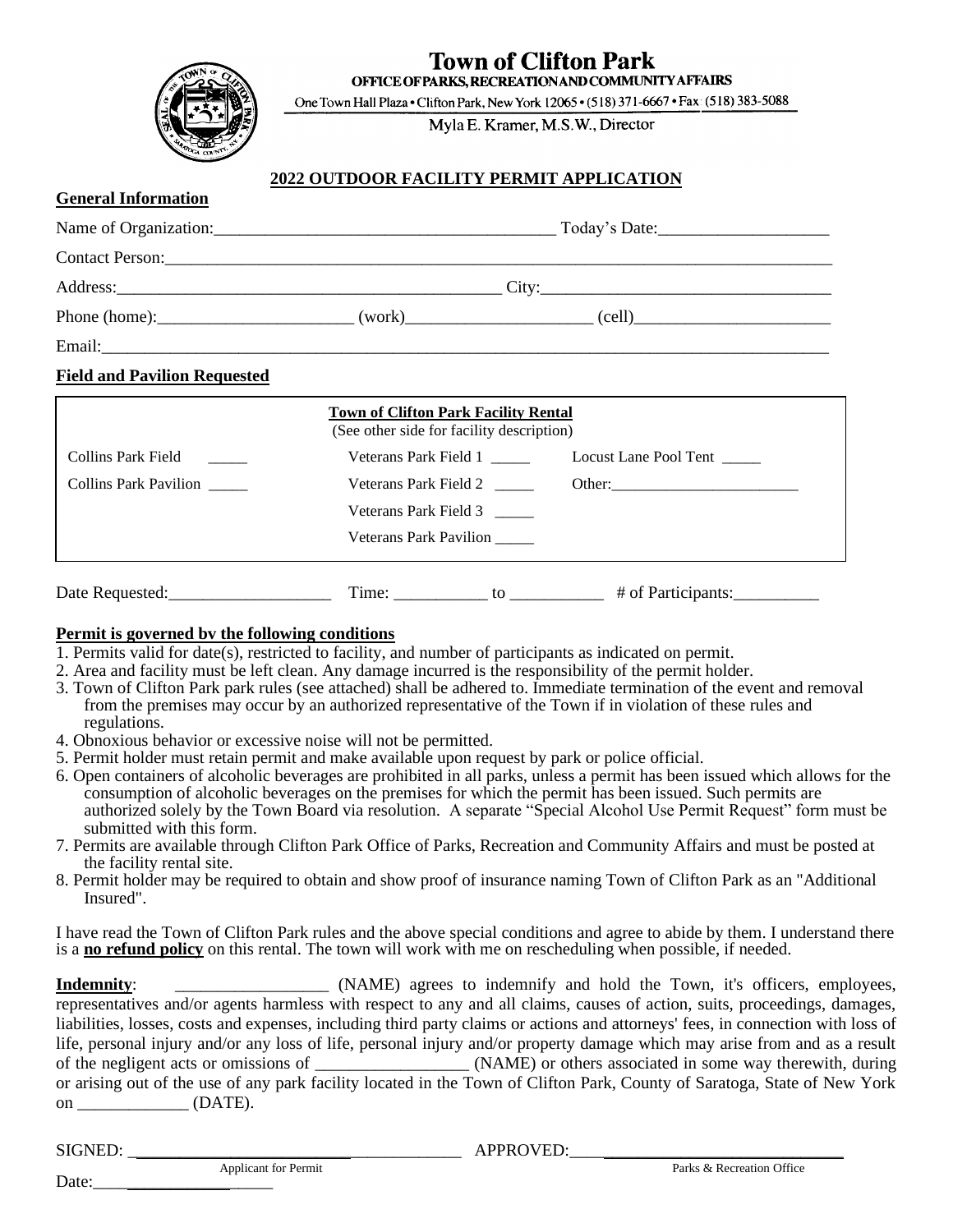## **RENTAL FEE SCHEDULE:**

## **Payment MUST be received with rental form within one month from booking a facility**

#### **For Fields and Pavilions:**

| Town Residents/Not-for Profit/Day Care/K-12 schools | Mon-Thurs \$12.00 per hour | Fri-Sun $$15.00$ per hour |
|-----------------------------------------------------|----------------------------|---------------------------|
| Business Organizations & Colleges                   | Mon-Thurs \$17.00 per hour | Fri-Sun \$20.00 per hour  |

2. Additional Fees

Lighted field \$25.00 per game \$25.00 per game

Security, trash removal, miscellaneous (minimum of 3 hours) \$25.00 per hour, per service

3. Field Closure - The Town of Clifton Park reserves the right to close any field due to poor field conditions. Groups, organizations, or individuals failing to honor any field closure are subject to a revoking of their field permit and removal from the premises. *It is the responsibility of the field user(s) to know the status of any given field. For field closure information, call our office.*

## 4. **Locust Lane Pool Tent**

 Locust Lane Pool Tent (noon-3:30pm or 4pm-7:30pm) Mon-Thurs \$55.00 per time frame Fri-Sun \$65.00 per time frame Additional charge for non-member guests \$5.00 per non-member (Must be paid day of party at pool)

## **Facility Descriptions**

**Collins Park** : Located on Moe Road and Route 146. Softball field, pavilion, picnic area and playground (softball field can be rented separately). There are 6 tables and 4 grills at the pavilion.

**Veterans Memorial Park at Elks Trail**: Located on MacElroy Road. This facility provides 3 softball fields and a pavilion with tables and grills. Beautiful wetlands located behind ballpark. Fields and Pavilion to be rented individually.

**Locust Lane Pool Tent**: Located in the Clifton Knolls development on Locust Lane. Pool tent area is available for rent for social gatherings. There are 6 tables located under the tent for use with rental.

## **Covid-19 Requirements:**

Organizations using the facilities are responsible for complying with NYS Executive Orders, mandates and NYS Department of Health Guidance issued to prevent the Spread of the Covid-19 Virus. These guidelines change frequently. It is your responsibility to check appropriate websites for the most current guidance. Information regarding these orders, mandates, and NYS DOH Guidance documents can be found at:

- www.governor.ny.gov
- www.health.ny.gov
- https://coronavirus.health.ny.gov/home

As stated above, NYS guidelines must be met, which include but not limited to: following current protocols for maximum number of attendees for social gatherings, as well as maintaining a minimum of 6' apart and wear masks when unable to do so. Please wash hands frequently and use hand sanitizer.

By signing below, I agree that I have read the above Covid-19 Requirements and understand that it is my responsibility to adhere to and fully understand the most current guidelines set forth by New York State.

\_\_\_\_\_\_\_\_\_\_\_\_\_\_\_\_\_\_\_\_\_\_\_\_\_\_\_\_\_\_\_\_\_\_\_\_\_\_\_\_ \_\_\_\_\_\_\_\_\_\_\_\_\_\_\_\_\_\_\_\_\_\_\_\_\_\_

Permit Applicant Signature Date